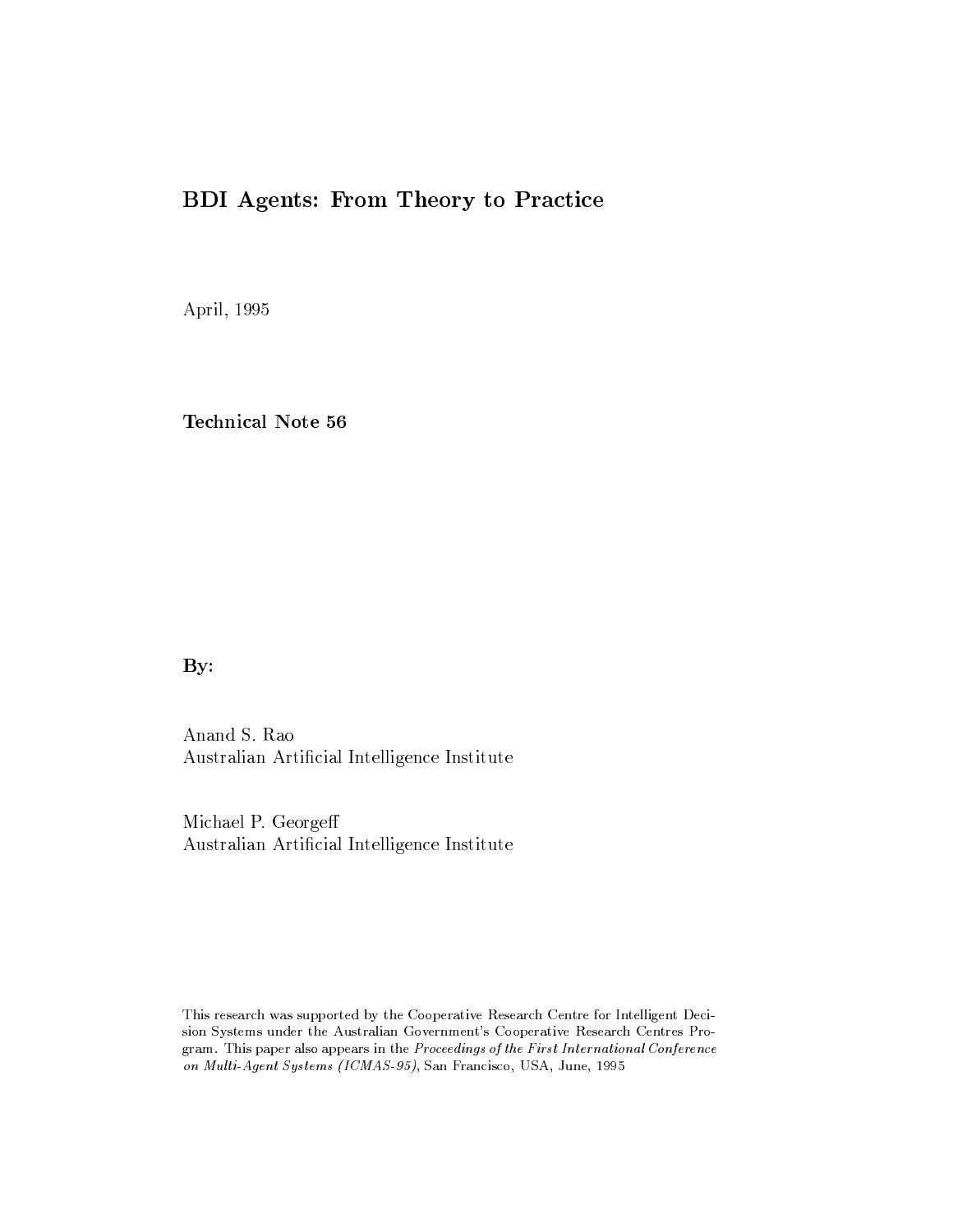### Abstract

The study of computational agents capable of rational behaviour has received a great deal of attention in recent years. Theoretical formalizations of such agents and their implementations have proceeded in parallel with little or no connection between them. This paper explores a particular type of rational agent, a Belief-Desire-Intention (BDI) agent. The primary aim of this paper is to integrate (a) the theoretical foundations of BDI agents from both a quantitative decision-theoretic perspective and a symbolic reasoning perspective; (b) the implementations of BDI agents from an ideal theoretical perspective and a more practical perspective; and (c) the building of large-scale applications based on BDI agents. In particular, an air-traffic management application will be described from both a theoretical and an implementation perspective.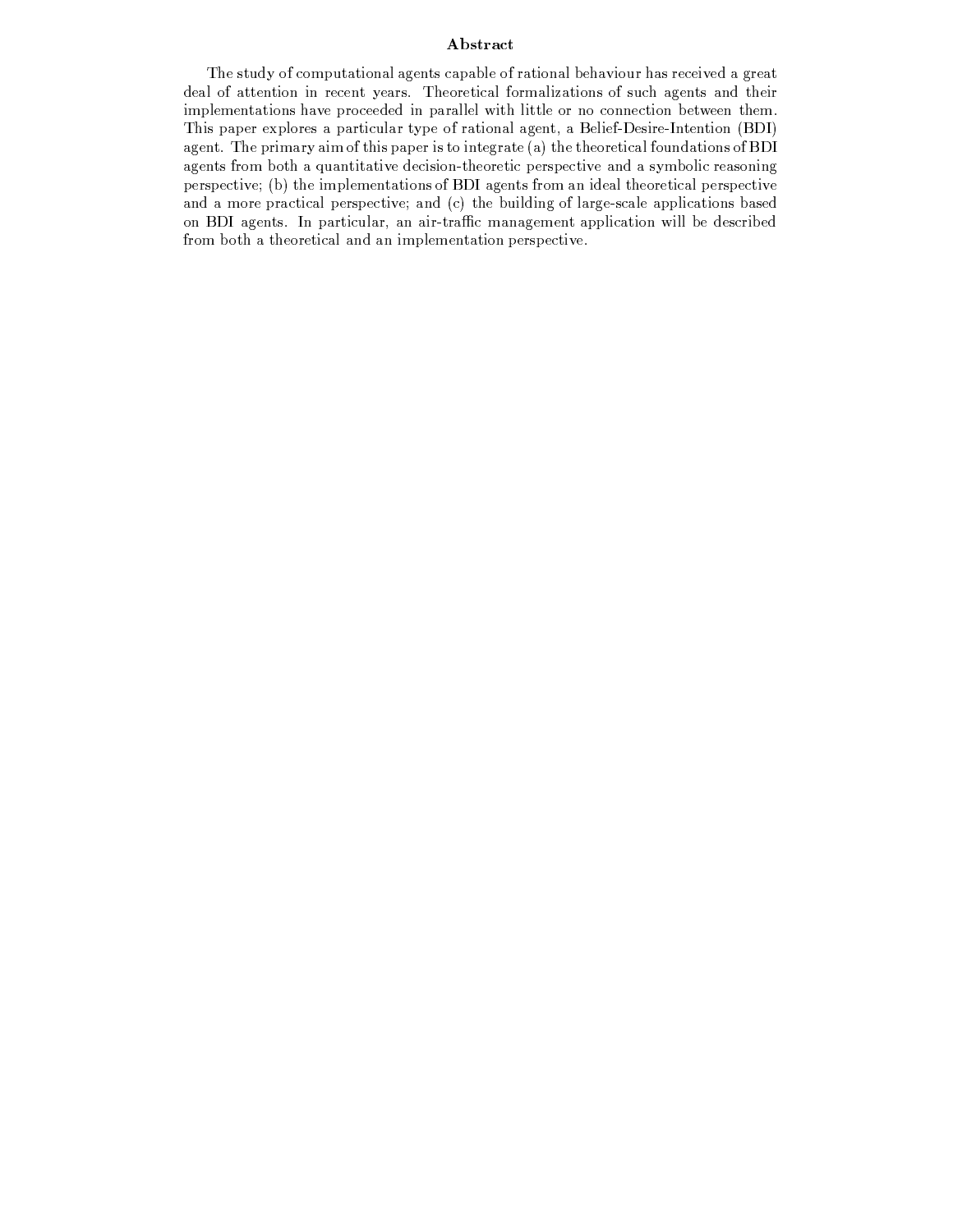#### Introduction  $\mathbf{1}$

The design of systems that are required to perform high-level management and control tasks in complex dynamic environments is becoming of increasing commercial importance. Such systems include the management and control of air traffic systems, telecommunications networks, business processes, space vehicles, and medical services. Experience in applying conventional software techniques to develop such systems has shown that they are very difficult and very expensive to build, verify, and maintain. Agent-oriented systems, based on a radically different view of computational entities, offer prospects for a qualitative change in this position.

A number of different approaches have emerged as candidates for the study of agentoriented systems [Bratman et al., 1988; Doyle, 1992; Rao and Georgeff, 1991c; Rosenschein and Kaelbling, 1986; Shoham, 1993. One such architecture views the system as a rational agent having certain *mental attitudes* of Belief, Desire and Intention (BDI), representing, respectively, the information, motivational, and deliberative states of the agent. These mental attitudes determine the system's behaviour and are critical for achieving adequate or optimal performance when deliberation is subject to resource bounds [Bratman, 1987; Kinny and Georgeff, 1991.

While much work has gone into the formalization Cohen and Levesque, 1990; Jennings, 1992; Kinny et al., 1994; Rao and Georgeff, 1991c; Singh and Asher, 1990] and implementation Burmeister and Sundermeyer, 1992; Georgeff and Lansky, 1986; Muller *et al.*, 1994; Shoham, 1993 of BDI agents, two main criticisms have been levelled against these endeavours. First, the having of these three attitudes is attacked from both directions: classical decision theorists and planning researchers question the necessity of having all three attitudes and researchers from sociology and Distributed Artificial Intelligence question the adequacy of these three alone. Second, the utility of studying multi-modal BDI logics which do not have complete axiomatizations and are not efficiently computable is questioned by many system builders as having little relevance in practice.

This paper addresses these two criticisms from the perspectives of the authors' previous work in BDI logics [Rao and Georgeff, 1991a; Rao and Georgeff, 1991c; Rao and Georgeff, 1993, systems Georgeff and Lansky, 1986, and real-world applications Ingrand *et al.*, 1992; Rao et al., 1992. We argue the necessity (though not the adequacy) of these three attitudes in domains where real-time performance is required from both a quantitative decision-theoretic perspective and a symbolic reasoning perspective. To address the second criticism, we show how one can build practical systems by making certain simplifying assumptions and sacrificing some of the expressive power of the theoretical framework. We first describe a practical BDI interpreter and show how it relates to our theoretical framework. We then describe an implemented agent-oriented air-traffic management system, called OASIS, currently being tested at Sydney airport.

The primary purpose of this paper is to provide a unifying framework for a particular type of agent, BDI agent, by bringing together various elements of our previous work in theory, systems, and applications.

#### The System and its Environment  $\overline{2}$

We first informally establish the necessity of beliefs, desires, and intentions for a system to act appropriately in a class of application domains characterized by various practical limitations and requirements. As typical of such a domain, consider the design of an air traffic management system that is to be responsible for calculating the expected time of arrival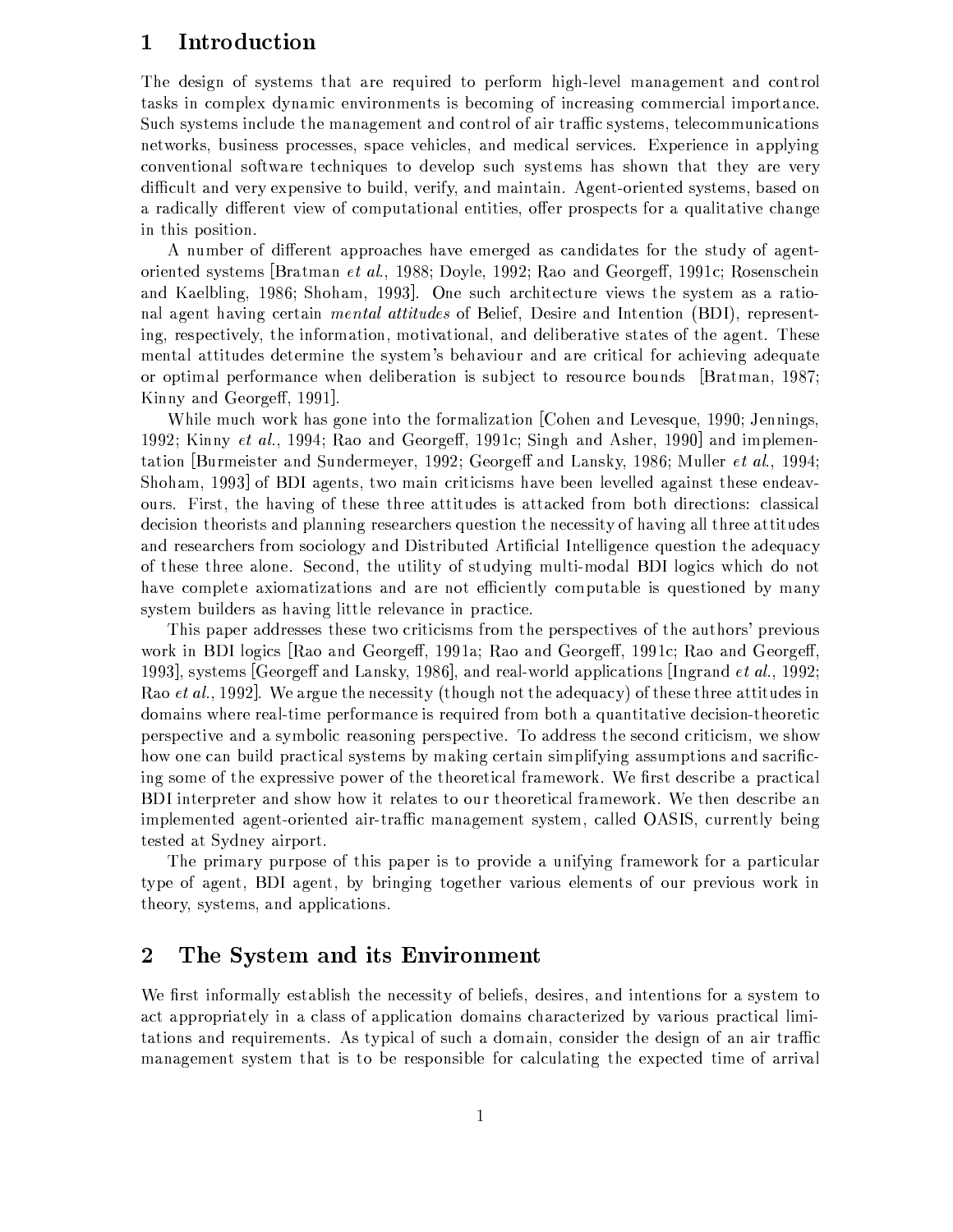(ETA) for arriving aircraft, sequencing them according to certain optimality criteria, reassigning the ETA for the aircraft according to the optimal sequence, issuing control directives to the pilots to achieve the assigned ETAs, and monitoring conformance.

This and a wide class of other real-time application domains exhibit a number of important characteristics:

- 1. At any instant of time, there are potentially many different ways in which the environment can evolve (formally, the environment is nondeterministic); e.g., the wind field can change over time in unpredictable ways, as can other parameters such as operating conditions, runway conditions, presence of other aircraft, and so on.
- 2. At any instant of time, there are potentially many different actions or procedures the system can execute (formally, the system itself is nondeterministic); e.g., the system can take a number of different actions, such as requesting an aircraft change speed, stretch a flight path, shorten a flight path, hold, and so on.
- 3. At any instant of time, there are potentially many different objectives that the system is asked to accomplish; e.g., the system can be asked to land aircraft QF001 at time 19:00, land QF003 at 19:01, and maximize runway throughput, not all of which may be simultaneously achievable.
- 4. The actions or procedures that (best) achieve the various objectives are dependent on the state of the environment (context) and are independent of the internal state of the system; e.g., the actions by which the aircraft achieve their prescribed landing times depend on wind field, operating conditions, other aircraft, and so on, but not on the state of the computational system.
- 5. The environment can only be sensed locally (i.e., one sensing action is not sufficient for fully determining the state of the entire environment); e.g., the system receives only spot wind data from some aircraft at some times at some locations and thus cannot determine in one sensing operation the current wind field.
- 6. The rate at which computations and actions can be carried out is within reasonable bounds to the rate at which the environment evolves; e.g., changes in wind field, operational conditions, runway conditions, presence of other aircraft, and so on, can occur during the calculation of an efficient landing sequence and during the period that the aircraft is flying to meet its assigned landing time.

One way of modelling the behaviour of such a system, given Characteristics  $(1)$  and  $(2)$ , is as a branching tree structure Emerson, 1990, where each branch in the tree represents an alternative execution path. Each node in the structure represents a certain state of the world, and each transition a primitive action made by the system, a primitive event occurring in the environment, or both.

If we differentiate the actions taken by the system and the events taking place in the environment, the two different types of nondeterminism manifest themselves in two different node types. We call these *choice (decision)* nodes and *chance* nodes, representing the options available to the system itself and the uncertainty of the environment, respectively.

In this formal model, we can identify the objectives of the system with particular paths through the tree structure, each labelled with the objective it realizes and, if necessary, the benefit or payoff obtained by traversing this path.

As the system has to *act*, it needs to select appropriate actions or procedures to execute from the various options available to it. The design of such a selection function should enable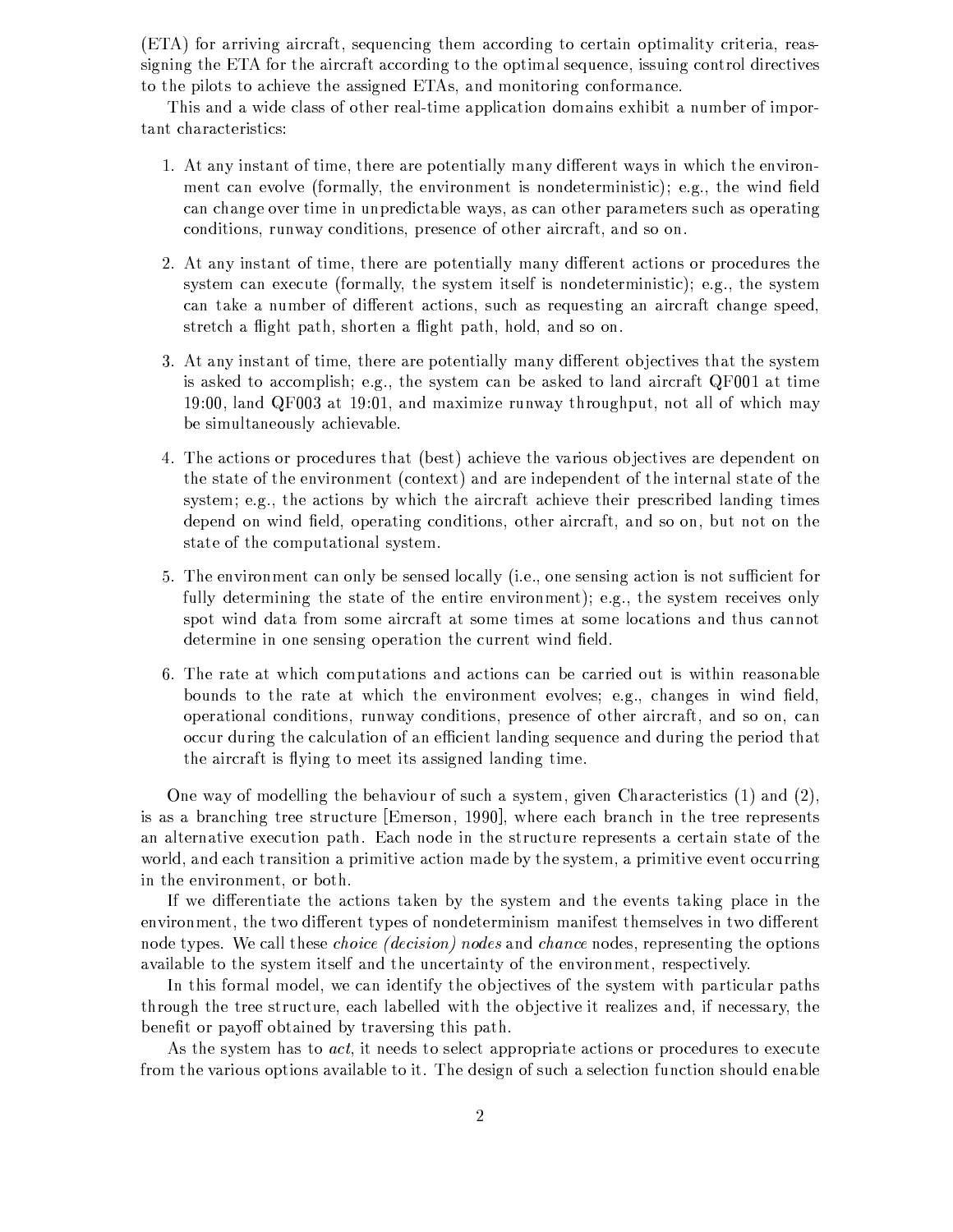the system to achieve effectively its primary objectives, given the computational resources available to the system and the characteristics of the environment in which the system is situated.

Under the above-mentioned domain characteristics, there are at least two types of input data required by such a selection function. First, given Characteristic (4), it is essential that the system have information on the state of the environment. But as this cannot necessarily be determined in one sensing action (Characteristics 1 and 5), it is necessary that there be some component of system state that represents this information and which is updated appropriately after each sensing action. We call such a component the system's beliefs. This component may be implemented as a variable, a database, a set of logical expressions, or some other data structure. Thus, beliefs can be viewed as the *informative* component of system state.<sup>1</sup>

Second, it is necessary that the system also have information about the objectives to be accomplished or, more generally, what priorities or payoffs are associated with the various current objectives (Characteristics 3 and 4). It is possible to think of these objectives, or their priorities, as being generated instantaneously or functionally, and thus not requiring any state representation (unlike the system beliefs, which cannot be represented functionally). We call this component the system's *desires*, which can be thought of as representing the *motivational* state of the system.<sup>2</sup>

Given this picture, the most developed approach relevant to the design of the selection function is decision theory. However, the decision-theoretic approach does not take into account Characteristic  $(6)$ ; namely, that the environment may change in possibly significant and unanticipated ways either  $(1)$  during execution of the selection function itself or  $(2)$ during the execution of the course of action determined by the selection function.

The possibility of the first situation arising can be reduced by using a faster (and thus perhaps less optimal) selection function, as there is then less risk of a significant event occurring during computation.

Interestingly, to the second possibility, classical decision theory and classical computer science provide quite different answers: decision theory demands that one re-apply the selection function in the changed environment; standard computer programs, once initiated, expect to execute to completion without any reassessment of their utility.

Given Characteristic  $(6)$ , neither approach is satisfactory. Re-application of the selection function increases substantially the risk that significant changes will occur during this calculation and also consumes time that may be better spent in action towards achieving the given objectives. On the other hand, execution of any course of action to completion increases the risk that a significant change will occur during this execution, the system thus failing to achieve the intended objective or realizing the expected utility.

We seem caught on the horns of a dilemma: reconsidering the choice of action at each step is potentially too expensive and the chosen action possibly invalid, whereas unconditional commitment to the chosen course of action can result in the system failing to achieve its objectives. However, assuming that potentially significant changes can be determined *instantaneously*,<sup>3</sup> it is possible to limit the frequency of reconsideration and thus achieve an appropriate balance between too much reconsideration and not enough [Kinny and Georgeff,

 $1$ We distinguish beliefs from the notion of knowledge, as defined for example in the literature on distributed computing, as the system beliefs are only required to provide information on the likely state of the environment; e.g., certain assumptions may be implicit in the implementation but sometimes violated in practice, such as assumptions about accuracy of sensors, or rate of change of certain environmental conditions.

<sup>&</sup>lt;sup>2</sup>We distinguish desires from goals as they are defined, for example, in the AI literature in that they may be many at any instant of time and may be mutually incompatible.

<sup>&</sup>lt;sup>3</sup>That is, at the level of granularity defined by the primitive actions and events of the domain.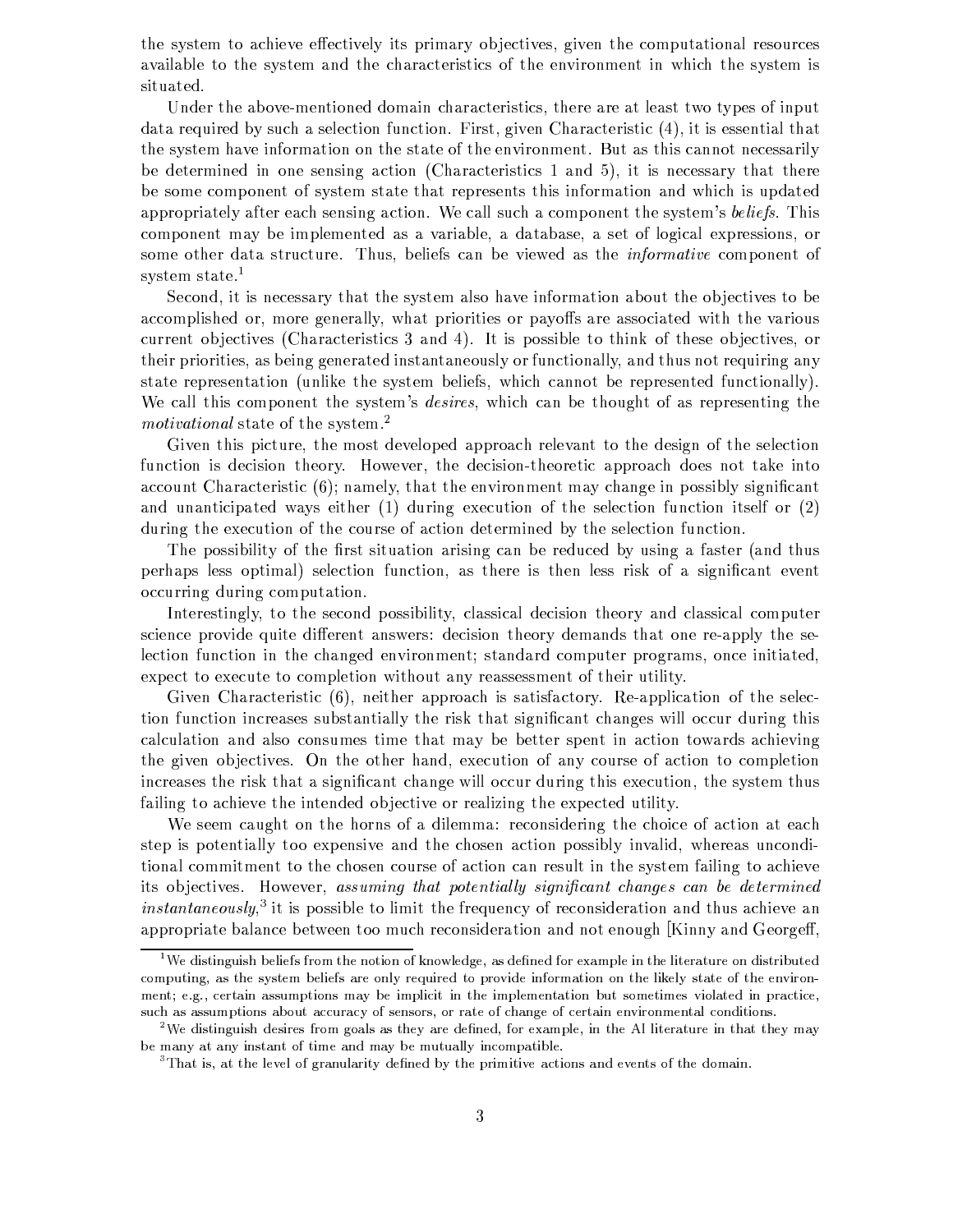1991. For this to work, it is necessary to include a component of system state to represent the currently chosen course of action; that is, the output of the most recent call to the selection function. We call this additional state component the system's *intentions*. In essence, the intentions of the system capture the *deliberative* component of the system.

#### 3 Decision Trees to Possible Worlds

While in the previous section we talked abstractly about the belief, desire, and intention components of the system state, in this section we develop a theory for describing those components in a propositional form. We begin with classical decision theory and show how we can view such a theory within a framework that is closer to traditional epistemic models of belief and agency. In later sections, we will show how this model can then be used to specify and implement systems with the characteristics described above.

Informally, a decision tree consists of decision nodes, chance nodes, and terminal nodes, and includes a probability function that maps chance nodes to real-valued probabilities (including conditional probabilities) and a payoff function that maps terminal nodes to real numbers. A deliberation function, such as maximin or maximizing expected utility is then defined for choosing one or more best sequences of actions to perform at a given node.

We transform such a decision tree, and appropriate deliberation functions, to an equivalent model that represents beliefs, desires, and intentions as separate accessibility relations over sets of possible-worlds. This transformation provides an alternative basis for cases in which we have insufficient information on probabilities and payoffs and, perhaps more importantly, for handling the dynamic aspects of the problem domain.

We begin by considering a *full* decision tree, in which every possible path is represented (including those with zero payoffs). Given such a decision tree, we start from the root node and traverse each arc. For each unique state labeled on an arc emanating from a chance node, we create a new decision tree that is identical to the original tree except that (a) the chance node is removed and (b) the arc incident on the chance node is connected to the successor of the chance node. This process is carried out recursively until there are no chance nodes left. This yields a set of decision trees, each consisting of only decision nodes and terminal nodes, and each corresponding to a different possible state of the environment. That is, from a traditional possible-worlds perspective, each of these decision trees represents a different possible world with different probability of occurrence. Finally, the payoff function is assigned to paths in a straightforward way. The algorithm for this transformation can be found elsewhere [Rao and Georgeff, 1991b].

The resulting possible-worlds model contains two types of information, represented by the probabilities across worlds and the payoffs assigned to paths. We now split these out into two accessibility relations, the probabilities being represented in the belief-accessibility relation and the payoffs in the desire-accessibility relation. At this point in the story, the sets of tree structures defined by these relations are identical, although without loss of generality we could delete from the desire-accessible worlds all paths with zero payoffs.

Given a decision tree and the above transformation, an agent can now make use of the chosen deliberation function to decide the best course(s) of action. We can formally represent these selected path(s) in the decision tree using a third accessibility relation on possible worlds, corresponding to the intentions of the agent. In essence, for each desireaccessible world, there exists a corresponding intention-accessible world which contains only the best course(s) of action as determined by the appropriate deliberation function.

Thus, our possible worlds model consists of a set of possible worlds where each possible world is a tree structure. A particular index within a possible world is called a *situation*.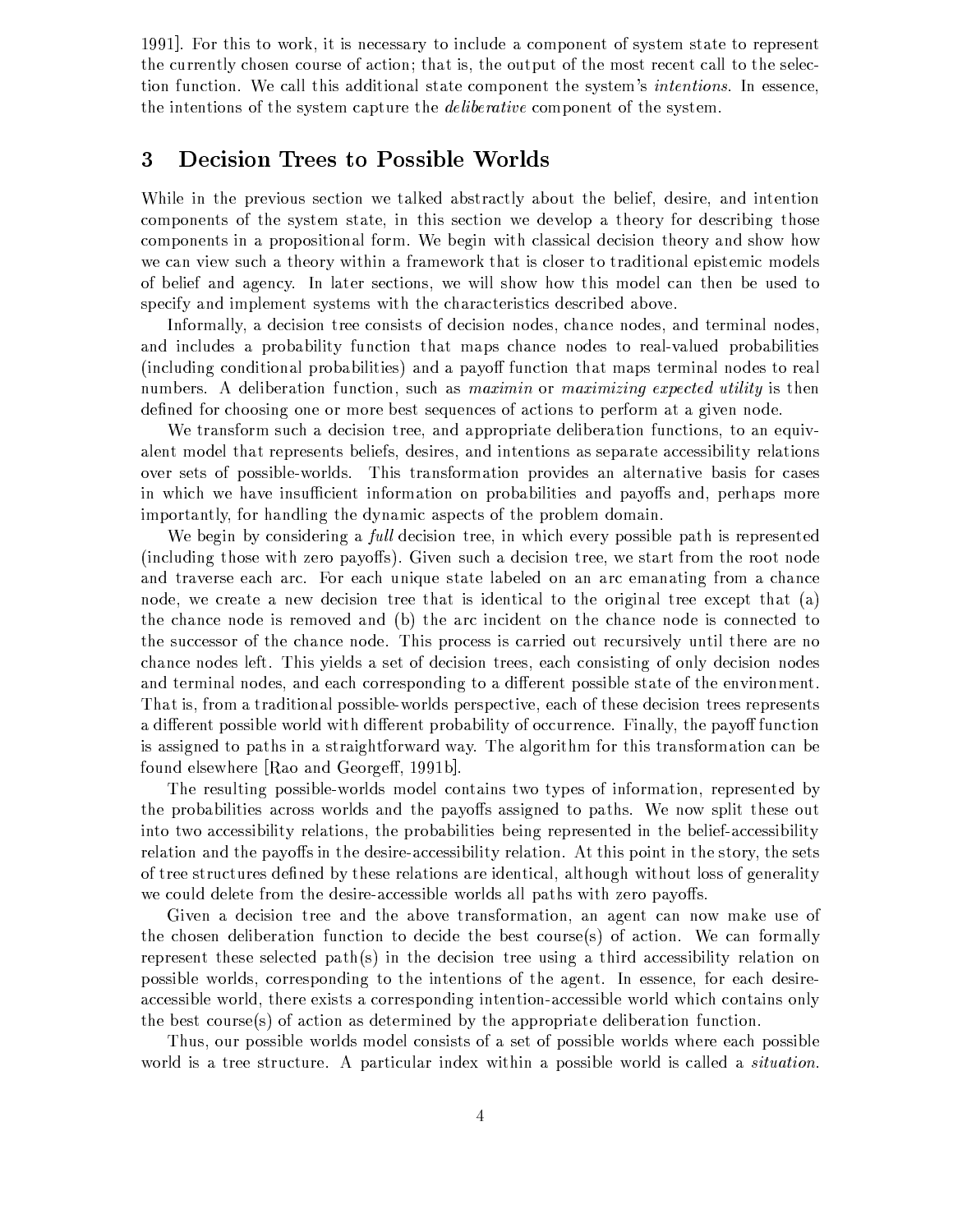With each situation we associate a set of *belief-accessible* worlds, *desire-accessible worlds*, and *intention-accessible worlds*; intuitively, those worlds that the agent *believes* to be possible, *desires* to bring about; and *intends* to bring about, respectively.

### **BDI** Logics  $\overline{\mathbf{4}}$

The above transformation provides the basis for developing a logical theory for deliberation by agents that is compatible with quantitative decision theory in those cases where we have good estimates for probabilities and payoffs. However, it does not address the case in which we do not have such estimates, nor does it address the dynamic aspects of deliberation, particularly those concerning commitment to previous decisions.

We begin by abstracting the model given above to reduce probabilities and payoffs to dichotomous  $(0-1)$  values. That is, we consider propositions to be either believed or not believed, desired or not desired, and intended or not intended, rather than ascribing continuous measures to them. Within such a framework, we first look at the static properties we would want of BDI systems and next their dynamic properties.

The axiomatization for beliefs that we adopt is the standard weak-S5 (or KD45) modal system Hughes and Cresswell, 1984. We adopt the D and K axioms for desires and intentions; i.e., desires and intentions have to be closed under implication and have to be consistent. We also have the inference rule of necessitation Hughes and Cresswell, 1984 for beliefs, desires, and intentions.

A number of researchers have proposed their preferred axiomatizations capturing the relationships between beliefs, desires, and intentions. However, in other work Rao and Georgeff, 1991c we depart from this approach and give a comprehensive family of BDI logics similar in tradition to that of modal logic systems (i.e., KD45 system, S4 system, etc.). The reason for this departure is that we do not believe that there need be a unique and correct axiomatization that covers all interesting BDI agents—one may want to model different types of agents for different purposes.

Static Constraints: The static relationships among the belief-, desire-, and intentionaccessible worlds can be examined along two different dimensions, one with respect to the sets of possible worlds and the other with respect to the *structure* of the possible worlds. Given two relations  $\mathcal{R}_1$  and  $\mathcal{R}_2$ , four possible relationships are possible between them: one being a subset of the other and vice versa, and their intersections being null or non-null. Similarly, as each possible world is a time tree, there are four possible structural relationships that can hold between any pair of worlds: one could be a sub-world of the other or vice versa, or the worlds could be identical or incomparable.

Now we can combine the set and structural relationships of the belief, desire, and intention worlds to obtain twelve different BDI systems. Some of these relationships and axiomatizations can be derived from the others. Three of the above relationships and axiomatizations have been considered before under the terms realism Cohen and Levesque, 1990 (if an agent believes a proposition, it will desire it), *strong realism* Rao and Georgeff, 1991c (if an agent desires to achieve a proposition, it will believe the proposition to be an option) and weak realism Rao and Georgeff, 1991a) (if an agent desires to achieve a proposition, it will not believe the negation of the proposition to be inevitable).

The choice of BDI system depends also on which other properties are desired of the agent. For example, a number of researchers have proposed requirements concerning the asymmetry between beliefs and other attitudes Bratman, 1987; Rao and Georgeff, 1991a and consequential closure principles [Cohen and Levesque, 1990]. The first requires that rational agents maintain consistency between their beliefs, desires, and intentions, but not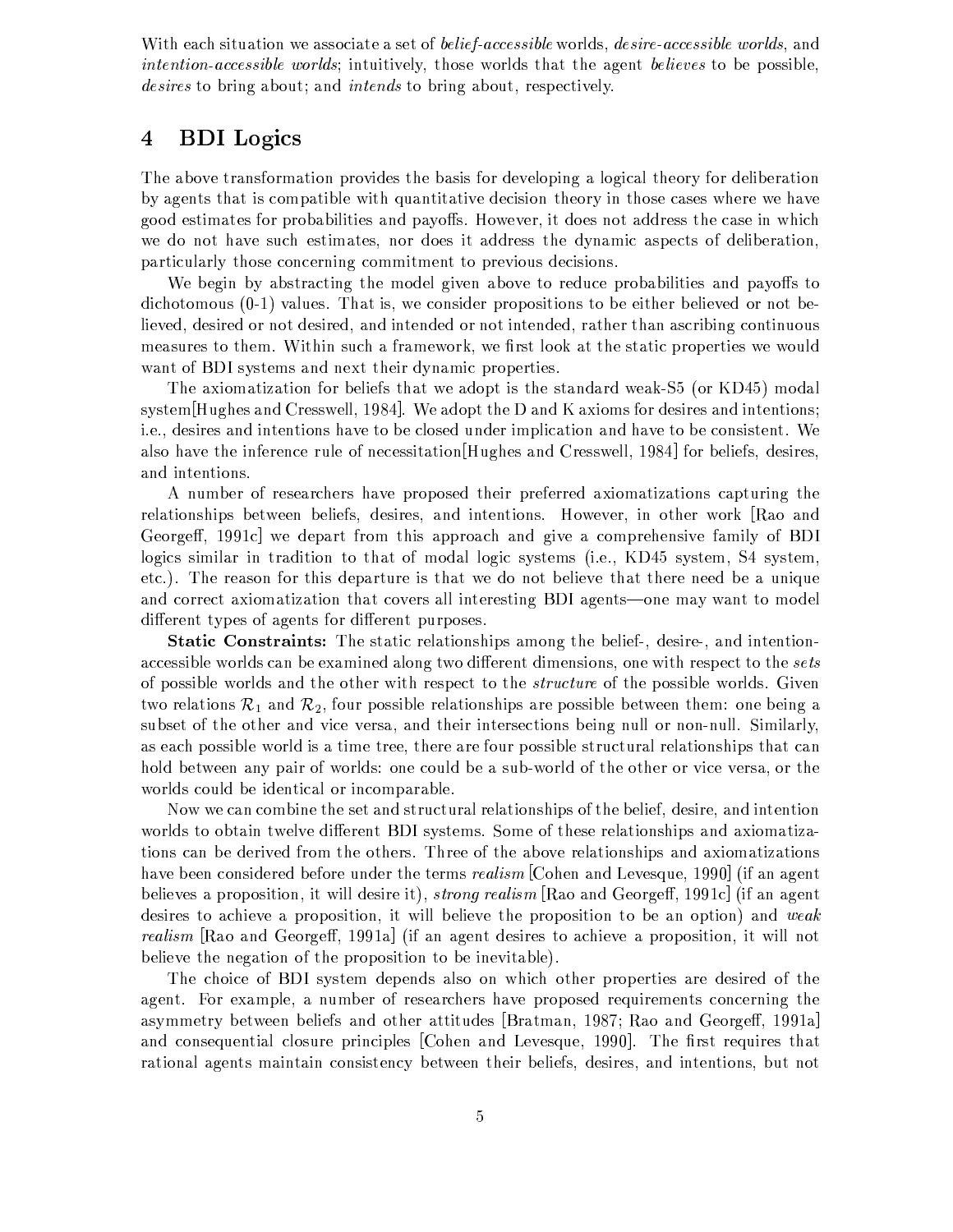completeness. The second requires that the beliefs, desires, and intentions of an agent must not be closed under the implications of the other attitudes. All the above properties are satisfied by a BDI system in which the pair-wise intersections of the belief-, desire-, and intention-accessible worlds is non-null. Other BDI systems in which intention-accessible worlds are sub-worlds of desire-accessible worlds, which are sub-worlds of belief-accessible worlds satisfies some, but not all of these properties.

**Dynamic Constraints:** As discussed earlier, an important aspect of a BDI architecture is the notion of *commitment* to previous decisions. A commitment embodies the balance between the reactivity and goal-directedness of an agent-oriented system. In a continuously changing environment, commitment lends a certain sense of stability to the reasoning process of an agent. This results in savings in computational effort and hence better overall performance Bratman, 1987; Kinny and Georgeff, 1991; Rao and Georgeff, 1991c.

A commitment usually has two parts to it: one is the condition that the agent is committed to maintain, called the *commitment condition*, and the second is the condition under which the agent gives up the commitment, called the *termination condition*. As the agent has no direct control over its beliefs and desires, there is no way that it can adopt or effectively realize a commitment strategy over these attitudes. However, an agent can choose what to do with its intentions. Thus, we restrict the commitment condition to intentions. An agent can commit to an intention based on the object of the intention being fulfilled in one future path or all future paths leading to different commitment conditions and hence different dynamic behaviours.

Different termination conditions result in further variations in behaviour Rao and Georgeff, 1991c; Rao and Georgeff, 1993; Georgeff and Rao, August 1995. For example, we can define a *blindly-committed* agent which denies any changes to its beliefs or desires that would conflict with its commitments; a *single-minded* agent which entertains changes to beliefs and will drop its commitments accordingly; and an *open-minded* agent which allows changes in both its beliefs and desires that will force its commitments to be dropped.

The various forms of termination and commitment can be expressed as axioms of our logic and semantic constraints can be placed on the dynamic evolution of the accessibility relations. As before, rather than claiming that one particular commitment strategy is the right strategy, we allow the user to tailor them according to the application.

The purpose of the above formalization is to build formally verifiable and practical systems. If for a given application domain, we know how the environment changes and the behaviours expected of the system, we can use such a formalization to specify, design, and verify agents that, when placed in such an environment, will exhibit all and only the desired behaviours. Elsewhere Rao and Georgeff, 1993 we have described how to verify certain behaviours of agents based on their static constraints and their commitment strategies using a model-checking approach. In the next section, we turn to the task of building a practical system based on the above theory.

#### $\overline{5}$ **Abstract Architecture**

While it is not necessary that a system that is specified in terms of beliefs, desires and intentions be designed with identifiable data structures corresponding to each of these components, the architecture we propose below is based on such a correspondence. The rationale for such a design is that the identification of beliefs, desires, and intentions is useful when the system must communicate with humans or other software agents and can be expected to simplify the building, maintenance, and verification of application systems.

On the other hand, the architecture cannot be simply based on a traditional theorem-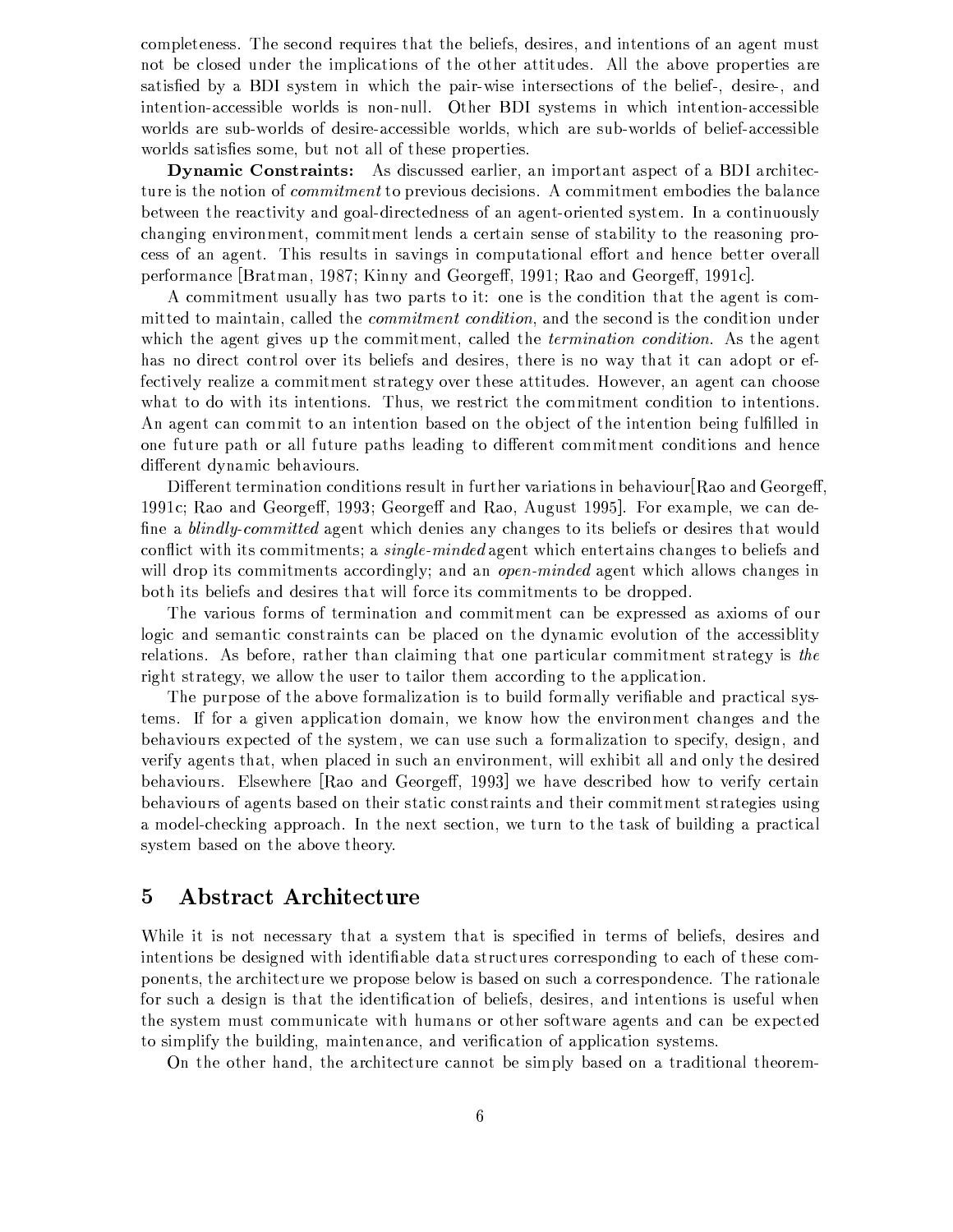proving system, even if extended to handle the temporal, epistemic, and non-deterministic elements of the logic described above. The reason for this is that the time taken to reason in this way, and thus the time taken to act, is potentially unbounded, thereby destroying the reactivity that is essential to an agent's survival. Thus, although we could use a theorem prover to reason "off-line" about the behaviour of an agent-based system, we cannot directly use such a theorem prover to implement the system itself.

The abstract architecture we propose comprises three dynamic data structures representing the agent's beliefs, desires, and intentions, together with an input queue of events. We allow update and query operations on the three data structures. The update operations on beliefs, desires, and intentions are subject to respective compatibility requirements. These functions are critical in enforcing the formalized constraints upon the agent's mental attitudes as described before. The events the system can recognize include both external events and internal events. We assume that the events are atomic and are recognized after they have occurred. Similarly, the outputs of the agent-actions-are also assumed to be atomic. The main interpreter loop is given below. We assume that the event queue, belief, desire, and intention structures are global.

## **BDI-interpreter**

```
initialize-state();
repeat
   options := option-generation(event-queue);selected-options := deliberate(options);
   update-intentions(selected-options);
   \text{execute}:
   get-new-external-events();
   drop-successful-attitudes();
   drop-impossible-attitudes();
```
## end repeat

At the beginning of every cycle, the option generator reads the event queue and returns a list of options. Next, the deliberator selects a subset of options to be adopted and adds these to the intention structure. If there is an intention to perform an atomic action at this point in time, the agent then executes it. Any external events that have occurred during the interpreter cycle are then added to the event queue. Internal events are added as they occur. Next, the agent modifies the intention and desire structures by dropping all successful desires and satisfied intentions, as well as impossible desires and unrealisable intentions.

This abstract architecture is an idealization that faithfully captures the theory, including the various components of practical reasoning Bratman, 1987; namely, option generation, deliberation, execution, and intention handling. However, it is not a practical system for rational reasoning. The architecture is based on a (logically) closed set of beliefs, desires, and intentions and the provability procedures required are not computable. Moreover, we have given no indication of how the option generator and deliberation procedures can be made sufficiently fast to satisfy the real-time demands placed upon the system.

We therefore make a number of important choices of representation which, while constraining expressive power, provide a more practical system for rational reasoning. The system presented is a simplified version of the Procedural Reasoning System (PRS) Georgeff and Lansky, 1986; Ingrand *et al.*, 1992], one of the first implemented agent-oriented systems based on the BDI architecture, and a successor system, dMARS (distributed MultiAgent Reasoning System).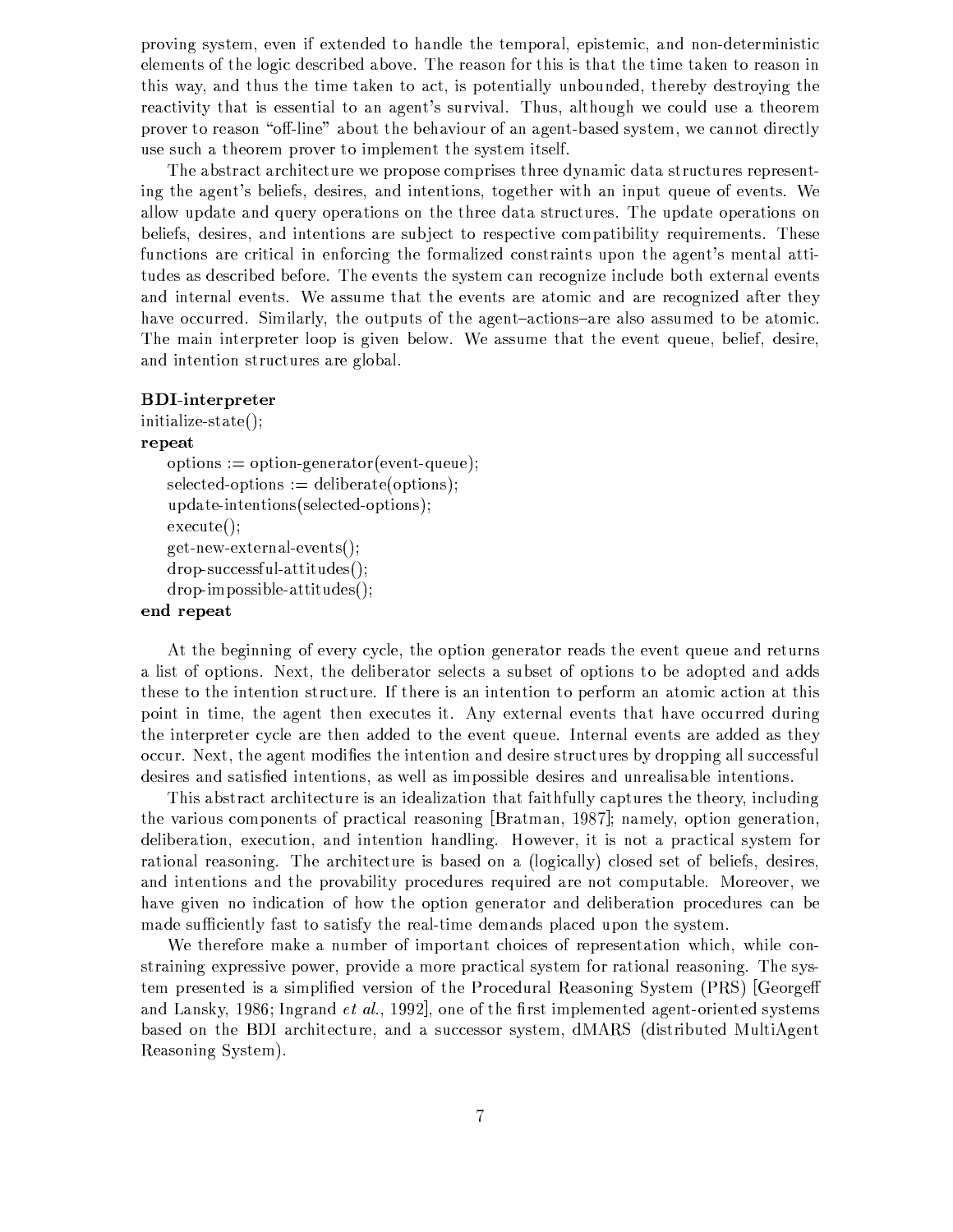First, we explicitly represent only beliefs about the *current* state of the world and consider only ground sets of literals with no disjunctions or implications. Intuitively, these represent beliefs that are currently held, but which can be expected to change over time.

Second, we represent the information about the means of achieving certain future world states and the options available to the agent as *plans*, which can be viewed as a special form of beliefs Rao and Georgeff, 1992. Intuitively, plans are abstract specifications of both the means for achieving certain desires and the options available to the agent. Each plan has a *body* describing the primitive actions or subgoals that have to be achieved for plan execution to be successful. The conditions under which a plan can be chosen as an option are specified by an *invocation condition* and a *precondition*; the invocation condition specifies the "triggering" event that is necessary for invocation of the plan, and the precondition specifies the situation that must hold for the plan to be executable.

Third, each intention that the system forms by adopting certain plans of action is represented implicitly using a conventional run-time stack of hierarchically related plans (similar to how a Prolog interpreter handle clauses).<sup>4</sup> Multiple intention stacks can coexist, either running in parallel, suspended until some condition occurs, or ordered for execution in some way.

The main interpreter loop for this system is identical to the one discussed previously. However, as the system is embedded in a dynamic environment, the procedures appearing in the interpreter must be fast enough to satisfy the real-time demands placed upon the system. One way of tailoring and thus improving the process of option generation is to insert an additional procedure, post-intention-status, at the end of the interpreter loop. The purpose of this procedure is to delay posting events on the event queue regarding any changes to the intention structure until the end of the interpreter loop. By posting appropriate events to the event queue the procedure can determine, among other things, which changes to the intention structure will be noticed by the option generator. In this way, one can model various notions of commitment and results in different behaviors of the agent. Details of this and other efficiency techniques are described elsewhere Rao and Georgeff, 1992.

### Applications 6

In this section, we consider an air-traffic management system, OASIS, and relate it to the theoretical formalism and the abstract architecture of the previous sections. The system architecture for OASIS is made up of one aircraft agent for each arriving aircraft and a number of global agents, including a sequencer, wind modeller, coordinator, and trajectory checker. At any particular time, the system will comprise up to seventy or eighty agents running concurrently, sequencing and giving control directives to flow controllers on a realtime basis. The aircraft agents are responsible for flying the aircraft and the global agents are responsible for the overall sequencing and coordination of the aircraft agents. A detailed description of the system can be found elsewhere  $[Ljungberg and Lucas, 1992]$ . The system is currently undergoing parallel evaluation trials at Sydney airport, receiving live data from the radar.

**Modelling:** An aircraft agent is responsible for flying along a certain flight path given by the coordinates of a sequence of waypoints. An example of the chance or uncertainty in the domain is the wind field. If this were the only environmental variable, for each value of the wind velocity at a particular waypoint we would have a corresponding belief-accessible world. The choices available to an aircraft agent include flying along various trajectories

<sup>&</sup>lt;sup>4</sup>This is an efficient way of capturing all the paths of intention-accessible worlds. In other words, the interpreter does a lazy generation of all possible sequences of actions that it can intend from the plan library.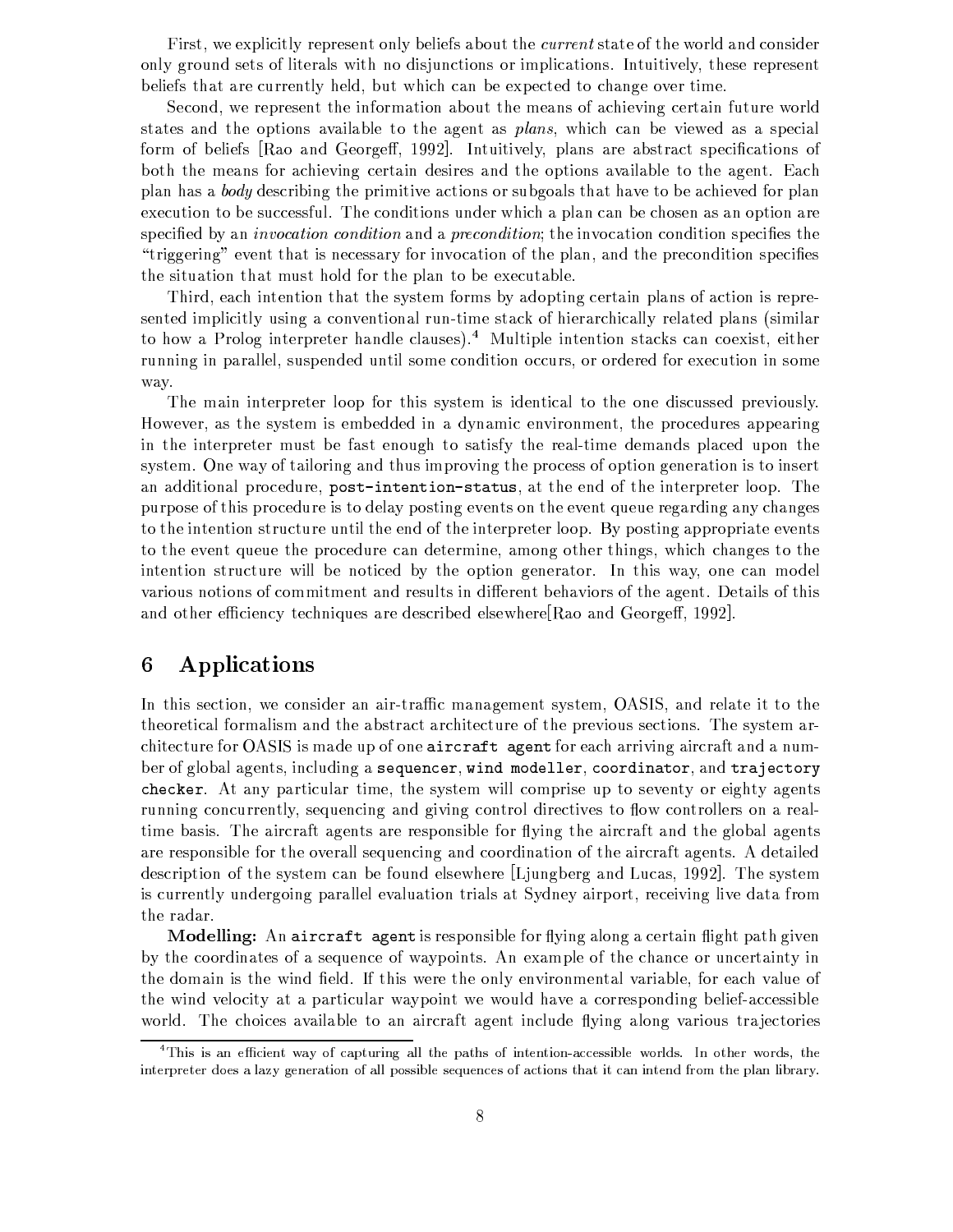between its minimum speed and maximum speed and at an altitude between its minimum and maximum altitude. This can be represented by multiple branches in each of the beliefaccessible worlds mentioned above. As the final waypoint is the destination airport, the paths desired by the aircraft agent are those paths where the calculated ETA of the end node is equal to the desired ETA. The desire-accessible worlds can be obtained from the belief-accessible worlds by pruning those paths that do not satisfy the above condition. The intention-accessible worlds can be obtained from the desire-accessible paths by retaining only those that are the "best" with respect to fuel consumption, aircraft performance, and so on.

**Decision Theory and Commitment:** The primary objective of the sequencer agent agent is to land all aircraft safely and in an optimal sequence. Given the performance characteristics of aircraft, desired separation between aircraft, wind field, runway assignment, and a cost function, the sequencing agent uses a number of different deliberation strategies to compute the "best" arrival sequence for aircraft and their respective ETA's. On determining a particular schedule, the scheduling agent then single-mindedly commits to the intention; in other words, the scheduling agent will stay committed until (a) it believes that all aircraft have landed in the given sequence; or (b) it does not believe that there is a possibility that the next aircraft will meet its assigned ETA. Note that this is not the classical decisiontheoretic viewpoint—any change in wind field, for example, should, in that view, cause a recalculation of the entire sequence, even if all aircraft could still meet their assigned ETAs.

Abstract Interpreter: In the implemented version of OASIS, each agent in the system deals only with current beliefs and desires and the options available to the agent to achieve its desires are written as plans. For example, although there may be many different ways of achieving the desired ETA (e.g., flying low at full speed), the plans of the aircraft agents only include as options those trajectories that are maximally fuel efficient.

In addition to the above application, PRS and dMARS have been used in a number of other large-scale applications, including a system for space shuttle diagnosis [Ingrand] *et al.*, 1992, telecommunications network management [Ingrand *et al.*, 1992], air-combat modelling [Rao *et al.*, 1992], and business process management. This experience leads us to the firm conviction that the agent-oriented approach is particularly useful for building complex distributed systems involving resource-bounded decision-making.

**Essential Features:** The essential characteristics which have contributed to the success of our approach can be summarized as follows:

- The ability to construct plans that can react to specific situations, can be invoked based on their *purpose*, and are *sensitive to the context* of their invocation facilitates modular and *incremental development*. It allows users to concentrate on writing plans for a subset of essential situations and construct plans for more specific situations as they debug the system. As plans are invoked either in response to particular situations or based on their purpose, the incremental addition of plans does not require modification to other existing plans.
- The balance between reactive and goal-directed behaviour is achieved by committing to plans and periodically reconsidering such committed plans. The management of such real-time and concurrent activities is done by the system, while still giving the user control in terms of specifying to the system how the balance is to be achieved. As a result, end-users need not be involved in complex low-level programming (a difficult and error-prone activity, even for systems programmers), leading to a *reliable* system.
- $\bullet$  The *high-level* representational and programming language has meant that end-users can encode their knowledge directly in terms of basic mental attitudes without needing to master the programming constructs of a low-level language. This has led to *greater*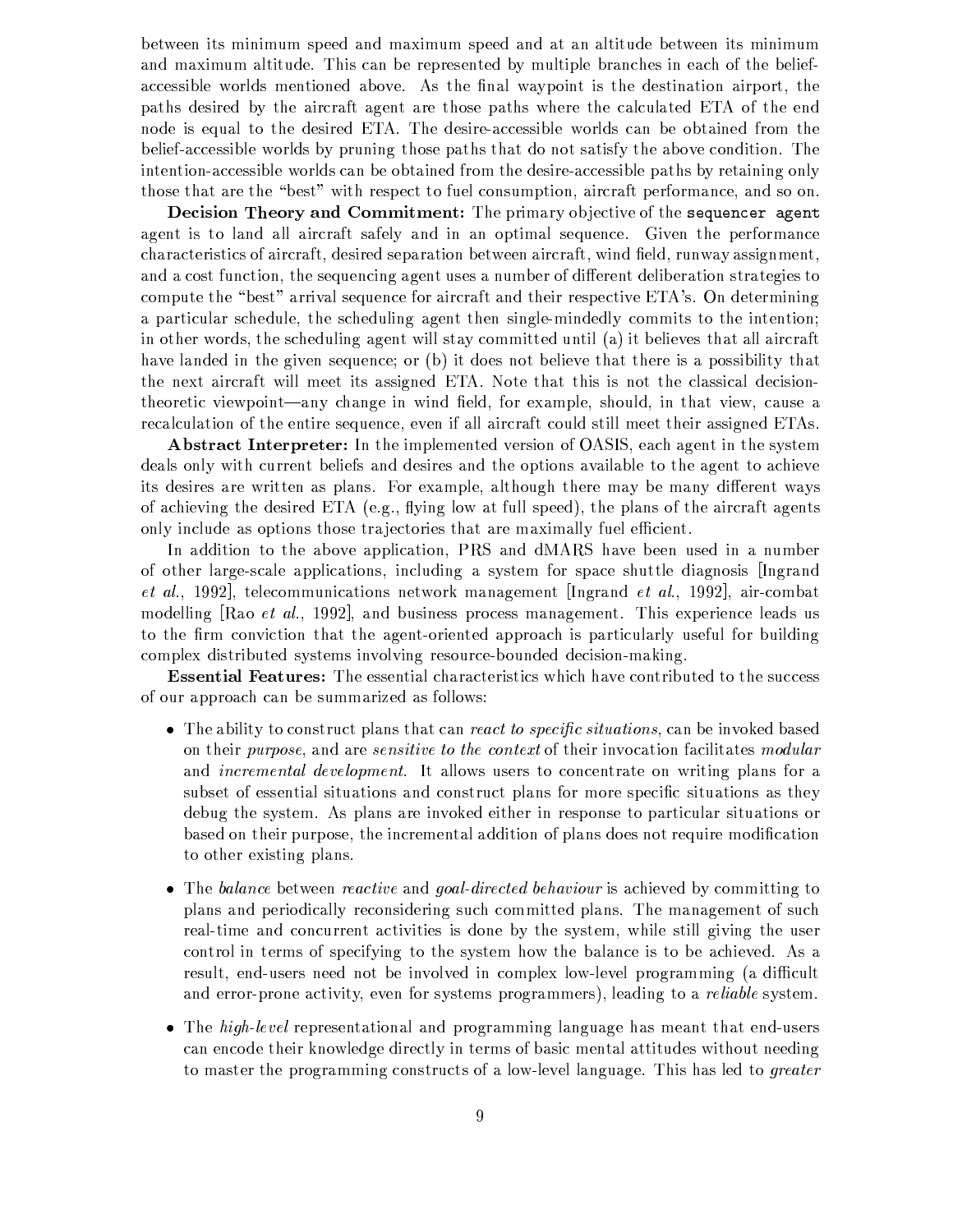*flexibility* and *shorter development cycles*. For example, when FORTRAN rules that modelled pilot reasoning were replaced with plans, the turn-around time for changes to tactics in an air-combat simulation system [Rao *et al.*, 1992] improved from two months to less than a day.

### **Comparison and Conclusion**  $\bf 7$

The BDI architecture draws its inspiration from the philosophical theories of Bratman Bratman, 1987, who argues that intentions play a significant and distinct role in practical reasoning and cannot be reduced to beliefs and desires. Cohen and Levesque Cohen and Levesque, 1990 provided one of the first logical formalizations of intentions and the notion of commitment. Later formalizations include the representationalist theory by Konolige and Pollack Konolige and Pollack, 1993 and the work by Singh Singh and Asher, 1990.

While the earlier formalisms present a particular set of semantic constraints or axioms as being the formalization of a BDI agent, we adopt the view that one should be able to choose an appropriate BDI system for an application based on the rational behaviours required for that application. As a result, following the modal logic tradition, we have discussed how one can categorize different combinations of interactions between beliefs, desires, and intentions.

A number of agent-oriented systems have been built in the past few years Burmeister and Sundermeyer, 1992; Georgeff and Lansky, 1986; Muller *et al.*, 1994; Shoham, 1993]. However, while many of these appear interesting and have different strengths and weaknesses, none have yet been applied to as wide a class of complex applications as the ones discussed in this paper.

Currently, there is very little work on bridging the gap between theory, systems, and applications. The work by Bratman *et. al.* [Bratman *et al.*, 1988] describes the different modules of a BDI architecture and discusses the philosophical foundations for each of these modules. However, compared to our abstract interpreter, this model is at a higher level of abstraction and is not useful as a practical system. More recent work by Fisher [Fisher, 1994] on Concurrent Metatem specifies agent behaviours as temporal logic specifications that are directly executed by the system. However, for applications in which the environment changes at rates comparable with the calculation cycle of the system, such theorem provers are unsuited as system implementations.

The primary contribution of this paper is in integrating the various aspects of BDI agent research—theoretical foundations from both a quantitative decision-theoretic perspective and a symbolic rational agency perspective, system implementation from an ideal theoretical persepective to a more practical perspective, and the applications that rely on the theoretical foundations and are implemented using a practical BDI architecture.

# Acknowledgements

This research was supported by the Cooperative Research Centre for Intelligent Decision Systems under the Australian Government's Cooperative Research Centres Program. We also thank Liz Sonenberg for her valuable comments on the paper.

# References

[Bratman et al., 1988] M. E. Bratman, D. Israel, and M. E. Pollack. Plans and resourcebounded practical reasoning. Computational Intelligence, 4:349-355, 1988.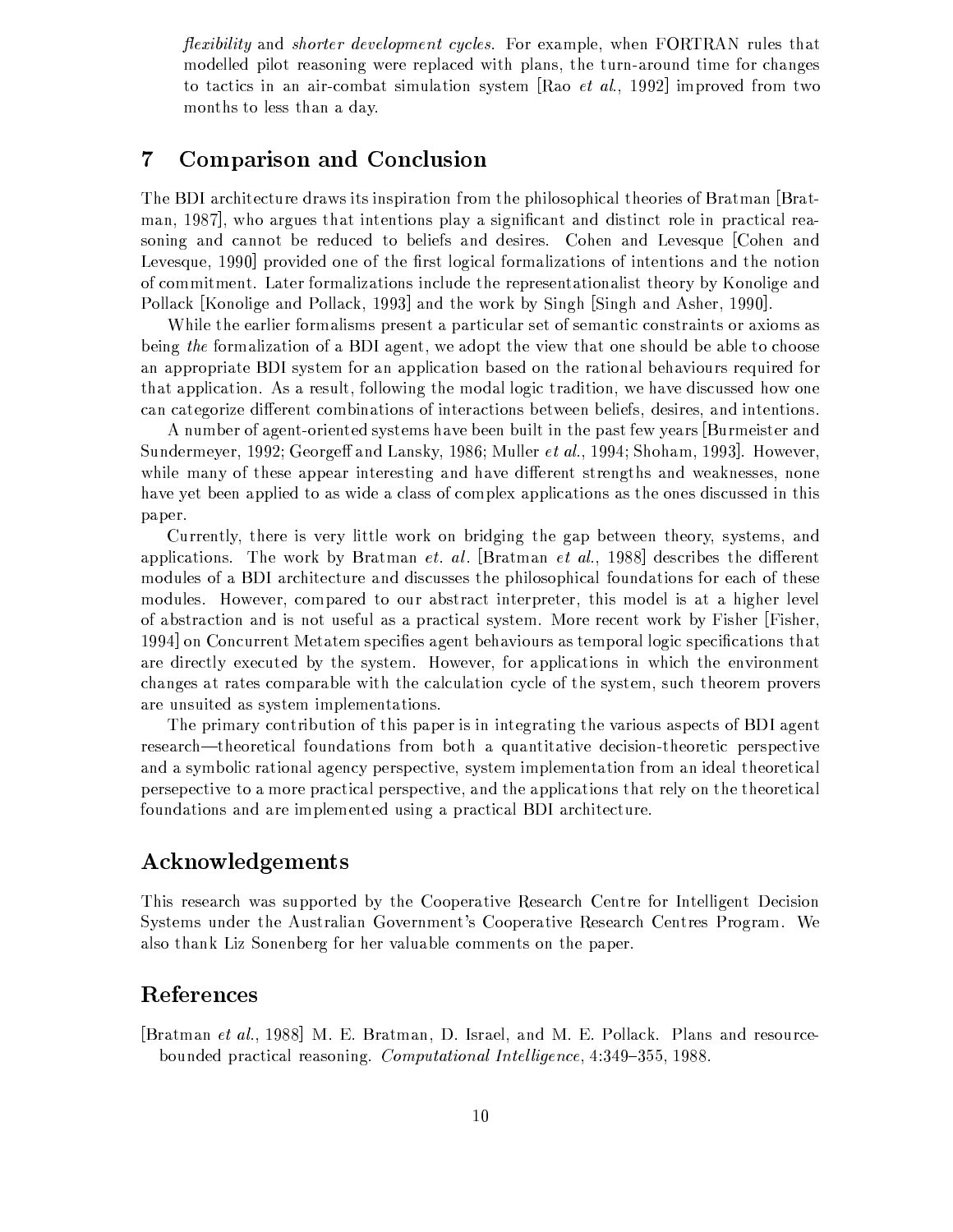- Bratman, 1987 M. E. Bratman. Intentions, Plans, and Practical Reason. Harvard University Press, Cambridge, MA, 1987.
- Burmeister and Sundermeyer, 1992 B. Burmeister and K. Sundermeyer. Cooperative problem-solving guided by intentions and perception. In E. Werner and Y. Demazeau, editors, *Decentralized A.I. 3*, Amsterdam, The Netherlands, 1992. North Holland.
- [Cohen and Levesque, 1990] P. R. Cohen and H. J. Levesque. Intention is choice with commitment. Artificial Intelligence, 42(3), 1990.
- Doyle, 1992 J. Doyle. Rationality and its roles in reasoning. Computational Intelligence,  $8(2):376-409,1992.$
- [Emerson, 1990] E. A. Emerson. Temporal and modal logic. In J. van Leeuwen, editor, Handbook of Theoretical Computer Science: Volume B, Formal Models and Semantics, pages 995–1072. Elsevier Science Publishers and MIT Press, Amsterdam and Cambridge, MA, 1990.
- [Fisher, 1994] Michael Fisher. Representing and executing agent-based systems. In *Intelli*gent Agents: Theories, Architectures, and Languages. Lecture Notes in Artificial Intelligence LNAI 890, Amsterdam, Netherlands, 1994. Springer Verlag.
- Georgeff and Lansky, 1986 M. P. Georgeff and A. L. Lansky. Procedural knowledge. In Proceedings of the IEEE Special Issue on Knowledge Representation, volume 74, pages 1383-1398, 1986.
- Georgeff and Rao, August 1995 M. P. Georgeff and A. S. Rao. The semantics of intention maintenance for rational agents. In Proceedings of the Fourteenth International Joint Conference on Artificial Intelligence (IJCAI-95), Montreal, Canada, August, 1995.
- Hughes and Cresswell, 1984 G. E. Hughes and M. J. Cresswell. A Companion to Modal Logic. Methuen & Co. Ltd., London, England, 1984.
- [Ingrand et al., 1992] F. F. Ingrand, M. P. Georgeff, and A. S. Rao. An architecture for real-time reasoning and system control. IEEE Expert,  $7(6)$ , 1992.
- [Jennings, 1992] N. R. Jennings. On Being Responsible. In Y. Demazeau and E. Werner, editors, *Decentralized A.I. 3.* North Holland, Amsterdam, The Netherlands, 1992.
- [Kinny and Georgeff, 1991] David Kinny and Michael Georgeff. Commitment and effectiveness of situated agents. In *Proceedings of the Twelfth International Joint Conference on* Artificial Intelligence (IJCAI-91), pages 82-88, Sydney, Australia, 1991.
- [Kinny et al., 1994] D. Kinny, M. Ljungberg, A. S. Rao, E. A. Sonenberg, G. Tidhar, and E. Werner. Planned team activity. In Artificial Social Systems, Lecture Notes in Artificial *Intelligence (LNAI-830)*, Amsterdam, Netherlands, 1994. Springer Verlag.
- [Konolige and Pollack, 1993] K. Konolige and M. Pollack. A representationalist theory of intention. In Proceedings of the Thirteenth International Joint Conference on Artificial *Intelligence (IJCAI-93)*, Chamberey, France, 1993.
- Ljungberg and Lucas, 1992 Magnus Ljungberg and Andrew Lucas. The oasis air-traffic management system. In Proceedings of the Second Pacific Rim International Conference on Artificial Intelligence, PRICAI '92, Seoul, Korea, 1992.